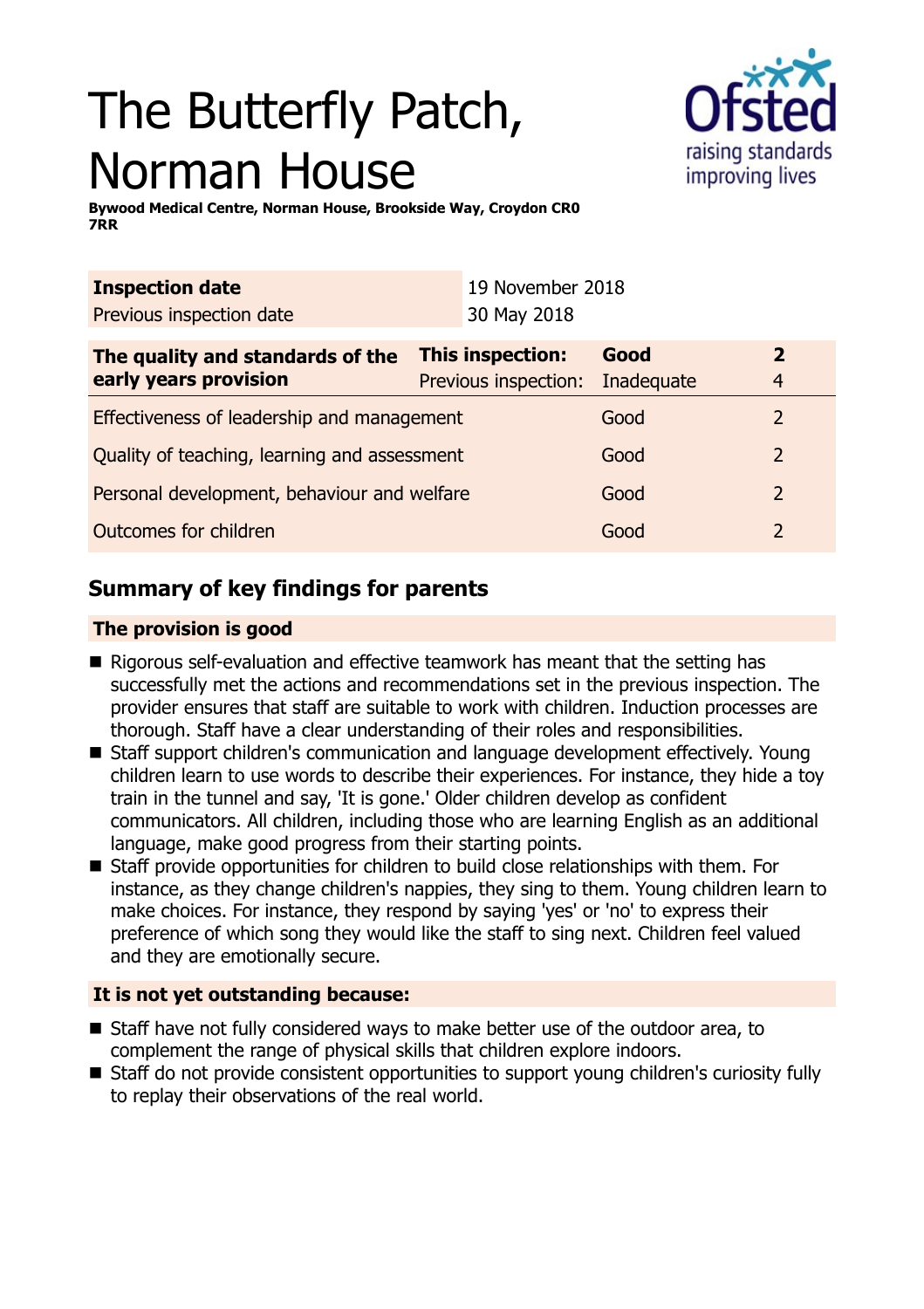## **What the setting needs to do to improve further**

#### **To further improve the quality of the early years provision the provider should:**

- make better use of the outdoor area, to complement the range of physical skills that children explore indoors
- $\blacksquare$  increase opportunities for young children to replay their observations of the real world.

#### **Inspection activities**

- $\blacksquare$  The inspector observed the children and how the staff interacted with them.
- $\blacksquare$  The inspector took account of the views of staff, parents and children.
- The inspector held discussions with the provider, manager and area manager at appropriate times.
- The inspector observed an activity with the manager and assessed the effectiveness of teaching practice.
- $\blacksquare$  The inspector viewed a sample of documents, including staff suitability checks and children's learning folders.

## **Inspector**

Geetha Ramesh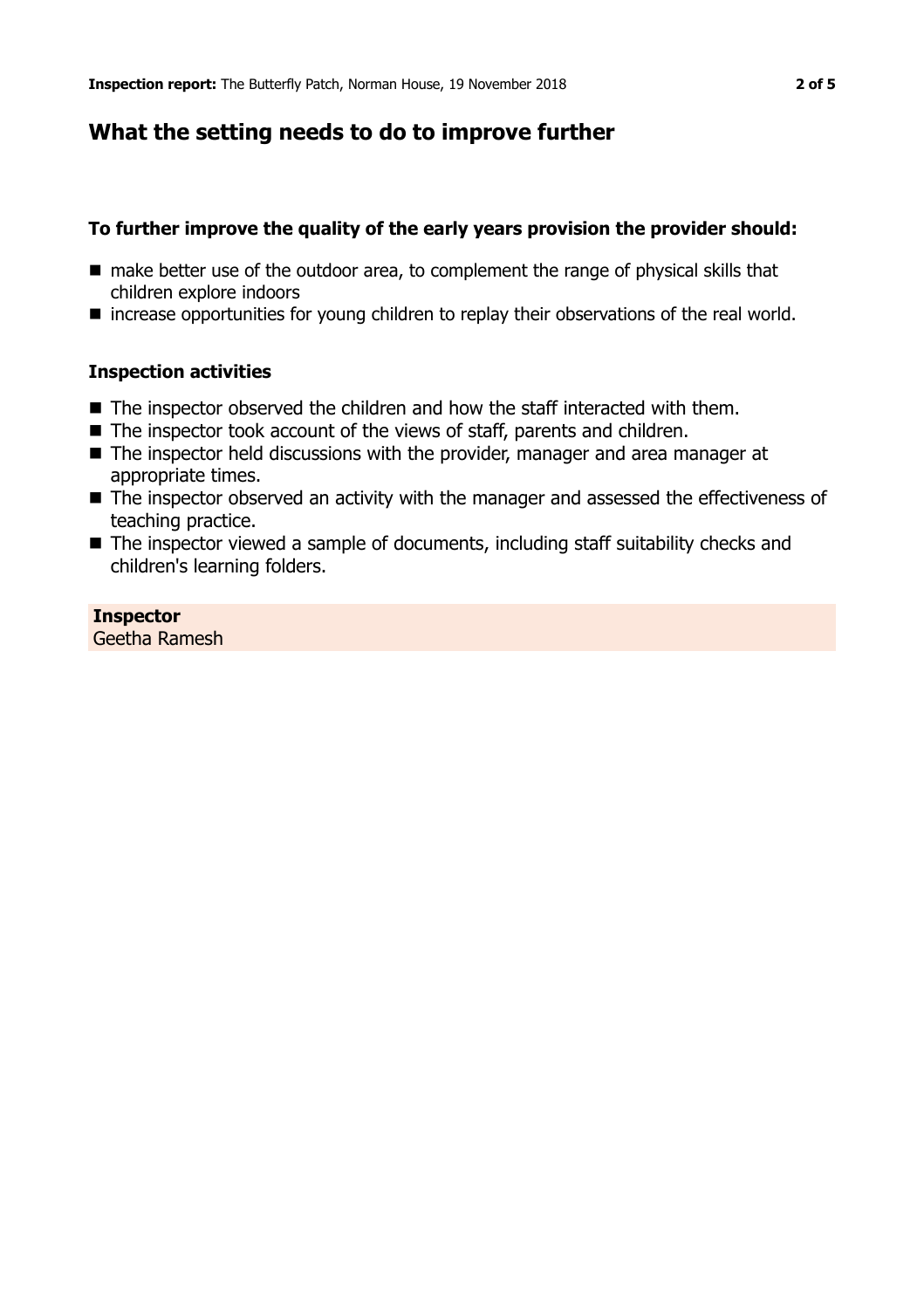## **Inspection findings**

## **Effectiveness of leadership and management is good**

Leaders and managers are committed to achieving good standards in children's learning and care. They review staff performance regularly and support opportunities for staff to share their knowledge and skills with each other, for instance, through effective mentoring processes. Safeguarding is effective. Staff have a secure understanding of the setting's safeguarding policies and procedures, as they are well trained. The management team has a clear understanding of the procedures to follow in the event of an allegation. Partnerships with parents and professionals are strong. Effective information sharing and precise monitoring of children's progress help the management team to develop focused targets to reduce gaps in children's learning.

## **Quality of teaching, learning and assessment is good**

Staff support young children well to extend their understanding of the world. For example, they show children how to operate squeaky toys and encourage children to 'have a go'. Staff provide opportunities for older children to build on their mathematical skills. For example, children learn to count toy fish, as they catch them with a magnetic rod. Staff encourage older children's creativity effectively. For instance, staff and children imagine it is Christmas and pretend to open presents. Staff share activity ideas and resources with parents to help support them to continue children's learning at home.

### **Personal development, behaviour and welfare are good**

Staff plan interesting activities to promote children's growing awareness of the importance of a healthy diet. For instance, they provide toy models of different foods and encourage children to identify the healthy and non-healthy foods. At lunchtime, they ask children why it is important to eat vegetables and children state it makes them 'strong'. Staff support children's good behaviour effectively through positive strategies, such as encouragement and praise. Children learn to follow rules, for instance, when they play games with their friends. They learn to share resources and kindly say 'your turn' as they pass toys to other children. They build confidence in their abilities and develop a positive sense of themselves. For instance, they join in with staff and exclaim 'we did it!' as they succeed in what they do.

### **Outcomes for children are good**

Children develop independence from a young age. For instance, young children learn to hang their coat on the peg. Older children learn to roll their sleeves up, in preparation to wash their hands. Children learn that print carries meaning. For example, older children learn to write their names and use this skill well to make their own name labels. Children are prepared well for future learning.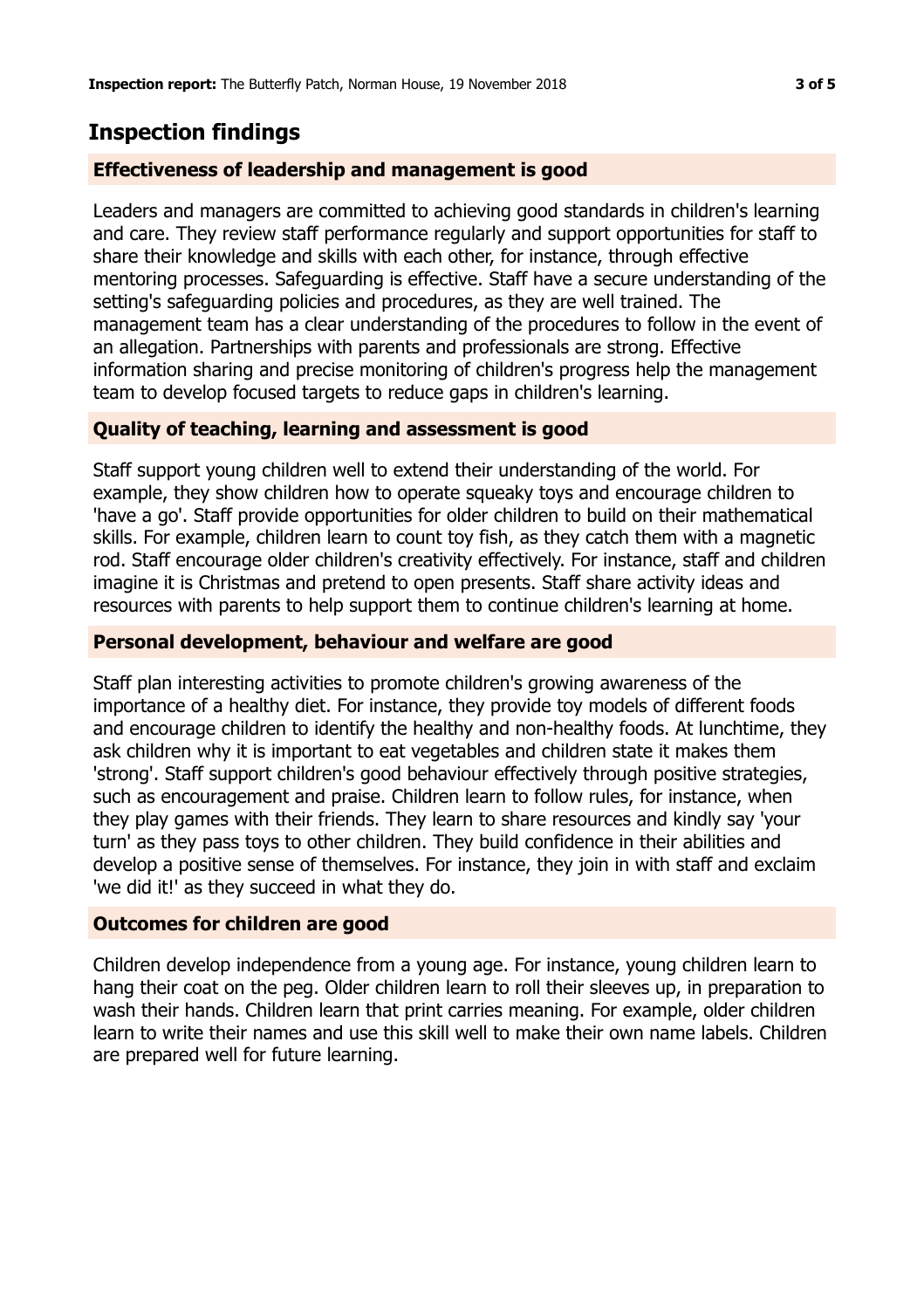## **Setting details**

| Unique reference number                             | EY554341                                               |
|-----------------------------------------------------|--------------------------------------------------------|
| <b>Local authority</b>                              | Croydon                                                |
| <b>Inspection number</b>                            | 10079607                                               |
| <b>Type of provision</b>                            | Full day care                                          |
| <b>Registers</b>                                    | Early Years Register, Compulsory Childcare<br>Register |
| Day care type                                       | Childcare on non-domestic premises                     |
| Age range of children                               | $1 - 4$                                                |
| <b>Total number of places</b>                       | 42                                                     |
| Number of children on roll                          | 26                                                     |
| Name of registered person                           | Childrens Day Care Company Limited                     |
| <b>Registered person unique</b><br>reference number | RP901104                                               |
| Date of previous inspection                         | 30 May 2018                                            |
| <b>Telephone number</b>                             | 03300432127                                            |

The Butterfly Patch, Norman House registered in 2017. It is situated in Shirley, in the London Borough of Croydon. The setting operates from 7.30am to 6.30pm on weekdays, for 51 weeks per year. There are seven members of staff. Of whom, five hold a childcare qualification at level 3 and one holds a qualification at level 5. The setting receives funding for the provision of free early years education for children aged two, three and four years.

This inspection was carried out by Ofsted under sections 49 and 50 of the Childcare Act 2006 on the quality and standards of provision that is registered on the Early Years Register. The registered person must ensure that this provision complies with the statutory framework for children's learning, development and care, known as the early years foundation stage.

Any complaints about the inspection or the report should be made following the procedures set out in the guidance Complaints procedure: raising concerns and making complaints about Ofsted, which is available from Ofsted's website: www.ofsted.gov.uk. If you would like Ofsted to send you a copy of the guidance, please telephone 0300 123 4234, or email [enquiries@ofsted.gov.uk.](mailto:enquiries@ofsted.gov.uk)